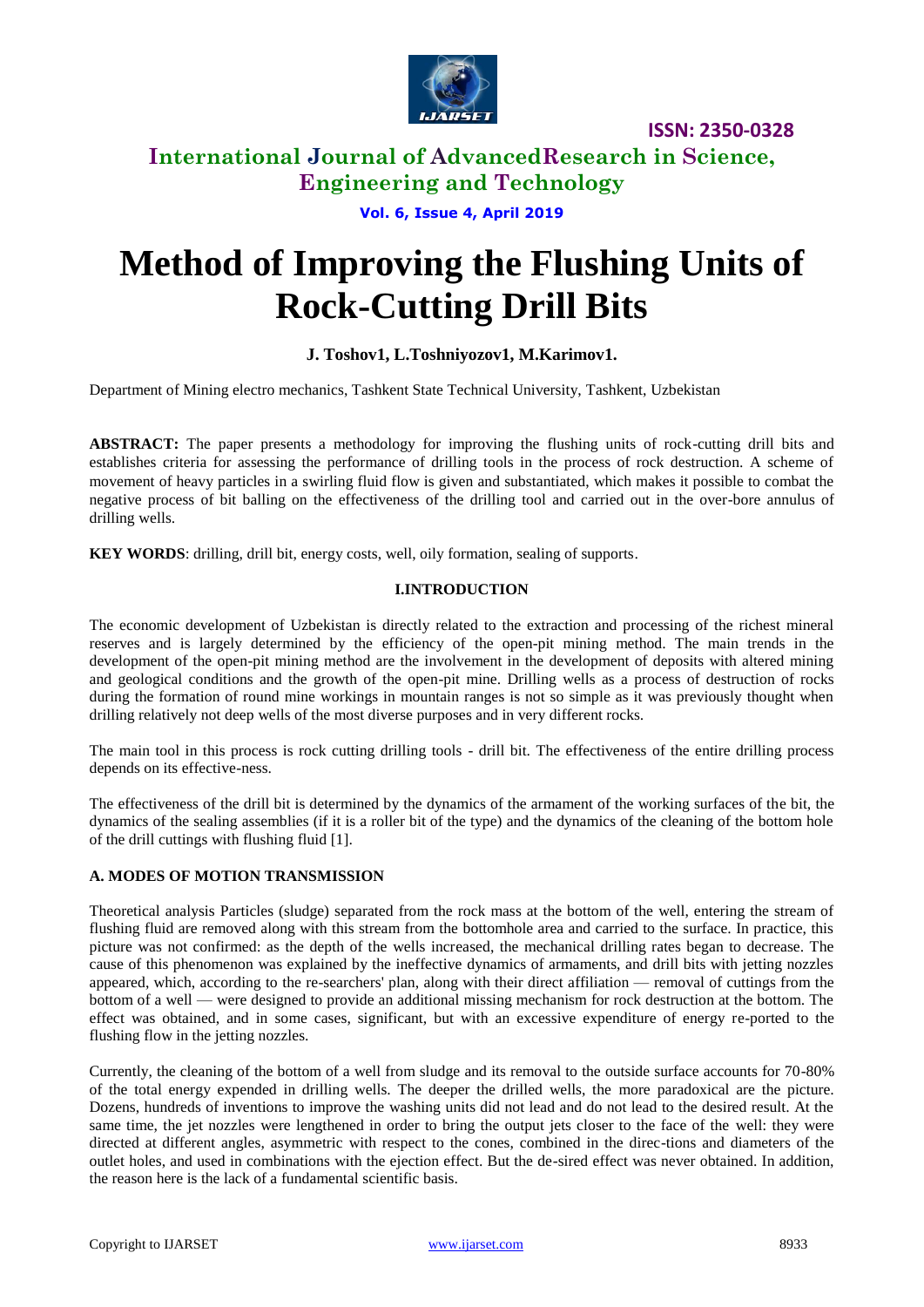

**ISSN: 2350-0328**

# **International Journal of AdvancedResearch in Science, Engineering and Technology**

#### **Vol. 6, Issue 4, April 2019**

In the 1970s, when jetting drill bits appeared, they were considered to be adopted. However, in those years, deep wells were drilled exclusively by the turbine method, with 600 or more turbines per minute. The results were very controversial. So-called oil seals were wound on the pipes in the overhead space, because of which accidents be-came more frequent due to sticking of drilling tools at the bottom of a well. In other words, the use of jetting bits in the turbine drilling method led to opposite results.

In order to eliminate this situation, weighed boring pipes with a helical shape appeared, which also did not solve the problem of "winding up" bit balling. Meanwhile, the laws of hydrodynamics did not explain these paradoxical phenomena. The only exceptions were the so-called hydrodynamic effects - Segre- Zilberberg, early and late turbulization, the wall effect, etc., but their physical na-ture was not explained until recently. Therefore, the question of the nature of the glands was not posed within the framework of hydrodynamic laws and was not studied on a solid scientific basis.

#### **II. DISCUSSION**

All technical solutions appeared to be a struggle against balling, and not with the very process of their formation. A jet of the jetting nozzle was brought closer to the face of the well: if the glands were formed on the cones between the rims, then the rims of the adjacent cones between its rims (self-cleaning cones) were directed and if the momentum was formed above the bit, then one or two jets were directed upwards, etc.

The effect of these innovations was minimal or even negative, as in the process of using jetting bits in the turbine drilling method.

The formation of seals is based on the pattern of energy expenditure from the forces of resistance to movement [2]. The provisions of this pattern are as follows:

1. Any dynamic system, including the washed particle, is closed in three energetically variable cost and constant in form: centric, eccentric and bicentric motion modes.

- 2. The minimum energy cost is in the bicentric mode of motion with an eccentricity within  $0 \le \varepsilon \le \varepsilon k$ .
- 3. The smaller the eccentricity ε, The less will be the costs.

By definition, washed slag particles are dynamic systems and, therefore, in swirling flows (and there can be no other in the area of the bottom hole), they will tend to the center of these flows, i.e. to a minimum of eccentricities: to the center of the bottom hole (slurry pad); to the axes of cones at the tri-cone bits; to the center of a spherical roller cutter in single-bit chisels (gland on roller cones); to the well axis, i.e. to the axis of the pipe ( overdlot gland). Recall that this desire is due to the principle of Maupertuis- Lagrange [3].

After all, these now scientifically based conclu-sions were obvious with examples of the formation of sandy streamers on rivers, during the formation of anticyclones at the poles of the Earth and, most interestingly, at the formation of sugar cones at the bottom of a glass in untwisted water. Take the last - the formation of sugar cones at the bottom of the glass.

Obviously, if the water with sugar in the glass is unwound with greater speed, then the sugar parti-cles will rush to the center of the bottom (to the axis of the glass) faster, and if instead of the glass you take dishes of the same diameter but different heights, then at constant angular speeds of the unwinding water the speed of the sugar cones will be more if the vessel is the higher, i.e. if the more pressure there is.

From this it follows that the jetting nozzles, cre-ating more speed of swirling flows at the bottom of the wells and high pressure in the washing liquid, contribute to the process of bit balling. In other words, struggling with glands by introducing jet-ting nozzles into the bit design, more favorable conditions for their formation are created. That is why excessively large volumes of washing liquids are becoming popular. Paradoxically, but a fact: at first, difficulties are faced, and then they have to be overcome by excessive expenditure of energy, which sometimes does not lead to a positive effect. Evidence of this is the frequent sticking of drilling tools at the bottom of a well.